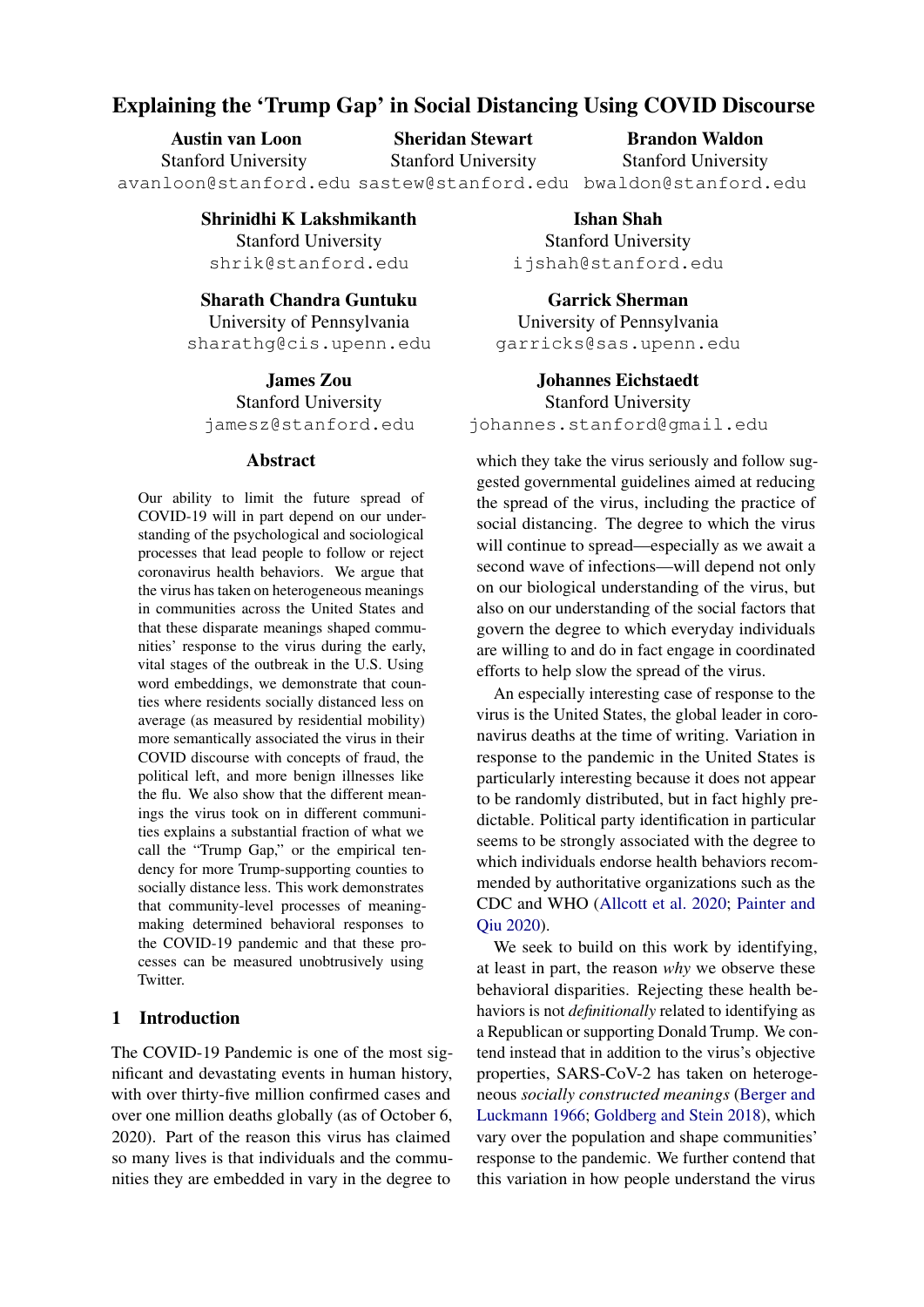partially accounts for the link between political party identification and these behavioral outcomes.

Research in sociology and anthropology (e.g. [Geertz](#page-9-2) [1973;](#page-9-2) [Rawlings and Childress](#page-9-3) [2019\)](#page-9-3) finds that the meanings humans associate with different concepts tend to cluster in groups. One way that these meanings are clustered is by geography. Here, we leverage geographic variation in the content of discourse related to COVID-19 over the social media platform Twitter to explore the relationships between political identity, the potentially variable meaning of COVID-19, and social distancing.

To do this, we capture elements of what COVID-19 means to different populations using word embeddings, a technique that has been demonstrated to measure widely-held cognitive associations in groups [\(Bolukbasi et al.](#page-9-4) [2016;](#page-9-4) [Caliskan et al.](#page-9-5) [2017;](#page-9-5) [Garg et al.](#page-9-6) [2018;](#page-9-6) [Kozlowski et al.](#page-9-7) [2019\)](#page-9-7). This approach allows us to pick up on the disparate ways COVID-19 is interpreted by the residents of different U.S. counties. Further, we use Google Mobility Report data $<sup>1</sup>$  $<sup>1</sup>$  $<sup>1</sup>$  to demonstrate that these disparate</sup> meanings both correlate with the degree to which individuals stay at home, our indicator of social distancing, and accounts for a substantial proportion of what we call the "Trump gap," or the tendency toward less social distancing within counties that exhibited greater support for Donald Trump in the 2016 presidential election.

First, using Word2Vec to capture interpretable, theoretically meaningful differences in meanings attributed to the virus, we find that counties in which the virus is discussed in a way that is semantically similar to the concepts (a) the political left, (b) fraudulence, and (c) the flu and the common cold are less likely to social distance. We further corroborate these findings with a minimal pair analysis, demonstrating that a BERT-based deep learning model trained on our data learns to associate social distancing with (a) blaming the pandemic on the political left, (b) questioning the reality of the virus, and (c) likening the virus to cold or flu. Finally, we demonstrate with mediation analysis that variation in the meanings associated with the virus mediates nearly one-fifth of the association between support for Donald Trump in the 2016 presidential election and social distancing at the county level.

#### 2 Data

### 2.1 Twitter Corpus

We curated a corpus of English-language, U.S. based tweets—any that contained at least one of a set of coronavirus-related hashtags—that were created between February [2](#page-1-1)8 and May  $18<sup>2</sup>$  (for other work using related corpora, see [Eichstaedt](#page-9-8) [et al.](#page-9-8) [2015;](#page-9-8) [Jaidka et al.](#page-9-9) [2020\)](#page-9-9). We used the subset of these tweets for which we could identify a U.S. county of origin and which were not retweets or shares. After pre-processing (see below), this resulted in a final corpus of approximately 1.1 million coronavirus-related tweets originating from 181 U.S. counties.

For our Word2Vec-based analyses (Sections 3 and 5), we preprocessed the Twitter data in several ways to ensure we were gaining the most accurate and potent signal possible. First, we removed stop words, URLs, punctuation, and all non-alphabetic characters and lowercased all letters. Next, we removed all tweets in which there were not at least two words. Finally, because we conduct analyses at the county level, we dropped all tweets originating in counties for which we had fewer than one-thousand tweets. In our BERT-based analyses (Section 4), we utilized a larger, less restrictive subset of the data that went through less preprocessing (described in Section 4).<sup>[3](#page-1-2)</sup>

Using several publicly-available sources, we combined this data with county-level demographic information including income, population density, education, and Donald Trump's vote margin in each county during the 2016 U.S. presidential election.

#### 2.2 Measuring Social Distancing

To capture adherence to social distancing guidelines at the county level, we use data from Google COVID-19 Community Mobility Reports, which record daily human mobility levels in various settings such as workplaces, residential areas, and retail/recreation. We focus on the change in mobility in residential areas, an indicator of the amount of people staying at home. In order for two individuals who do not live together to interact with one another, at least one of them must leave their home—

<span id="page-1-0"></span><sup>1</sup>[https://www.google.com/covid19/](https://www.google.com/covid19/mobility/) [mobility/](https://www.google.com/covid19/mobility/)

<span id="page-1-1"></span><sup>&</sup>lt;sup>2</sup>We ended our observation period a week before the murder of George Floyd so that our outcome measure would not pick up any changes in mobility due to related protests.

<span id="page-1-2"></span><sup>&</sup>lt;sup>3</sup>Due to an error in our Twitter scraping pipeline, tweets in our dataset are truncated to a maximum length of 140 characters. We plan to replicate our studies with non-truncated tweets in future work.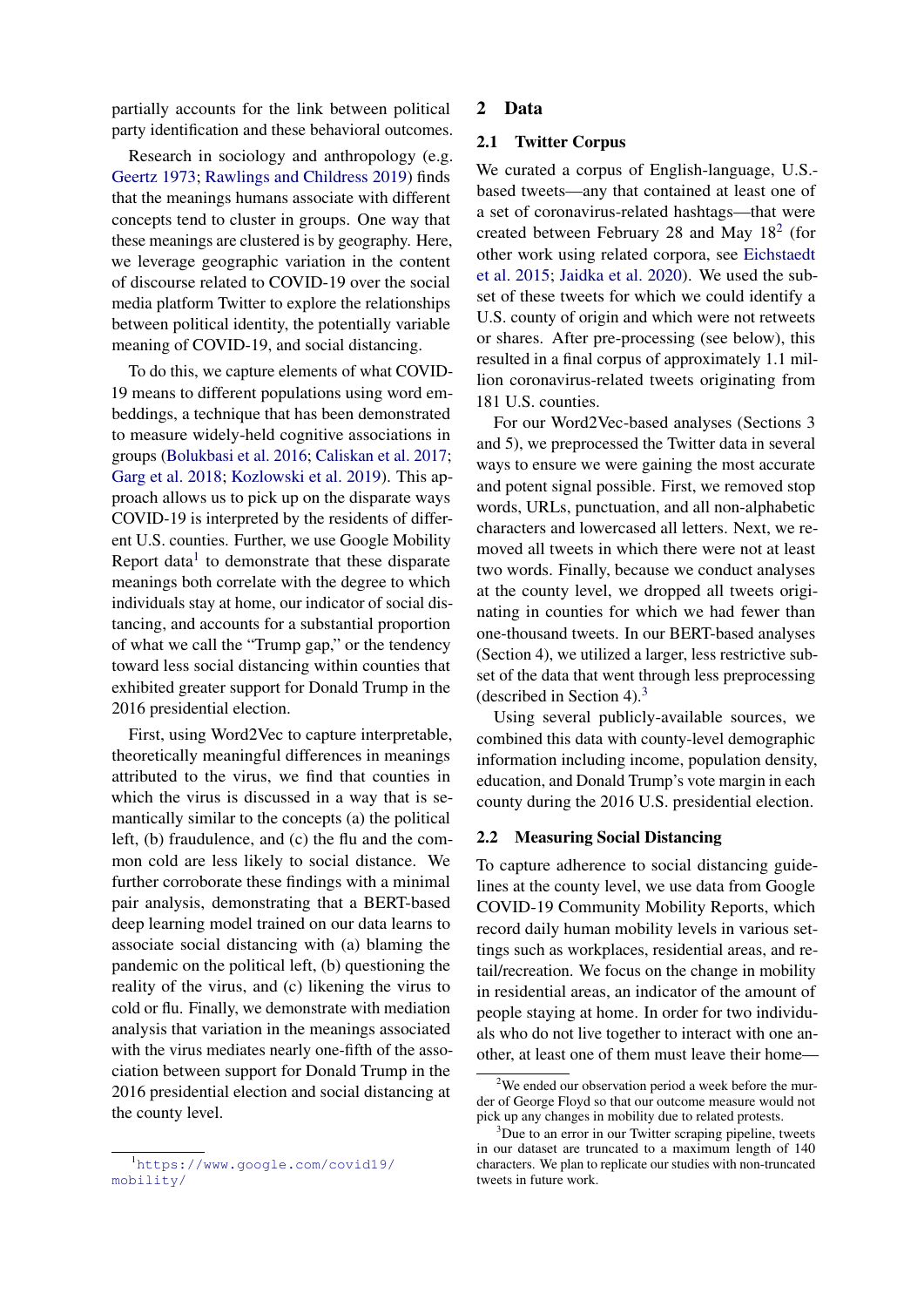the exact behavior these data reflect.<sup>[4](#page-2-0)</sup> For each county, we compute the average mobility score for the week leading up to the observation period (February 21 to February 27) as well as the average mobility score for the week just after the observation period (May 18 to May 24). We then take the latter less the former as our measure of social distancing adherence.<sup>[5](#page-2-1)</sup>

The resulting measure tells us the degree to which residents of each county increased or decreased their adherence to social distancing guidelines over the observation period—specifically the degree to which residential mobility (which we interpret as being positively correlated to social distancing) increased over that time frame. In the counties we analyze in Sections 3 and 5, this measure ranges from 5.4 to 26.4 ( $\mu = 14.5, \sigma^2 = 4.0$ ). Because this measure captures within-county variation over time, the potential for county attributes that do not vary over time (and whose relationship to the outcome do not vary over time) to confound our analyses is minimized.

## 3 Theory-Driven Word2Vec Analysis

We measure semantic associations between words as they are used in a county's COVID discourse using the Word2Vec word embedding algorithm [\(Mikolov et al.,](#page-9-10) [2013\)](#page-9-10). The algorithm places each word that appears in a corpus in a high-dimensional space where the proximity of two words in that space is proportional to the similarity of the words that appear in the linguistic contexts of those words. More intuitively, the Word2Vec algorithm creates a *k*-dimensional space in which semantically similar words, defined roughly as the interchangeability of those words, appear closer to one another than do semantically dissimilar words. We measure the semantic similarity of any two words by taking one less the cosine distance of the vector representations of the words' positions within the word embedding space.

Using Word2Vec to reliably measure *variation* in meaning is difficult because the algorithm requires a large amount of text to accurately represent the meaning of a word in any one context and because spaces that result from applying the algorithm to disparate corpora do not necessarily align straightforwardly. Many existing solutions to these issues make difficult to verify assumptions about the process by which language is generated. We combat these issues with a novel, Word2Vec-based measurement strategy which maintains the algorithm's non-parametric properties.

This strategy, illustrated in Figure [1,](#page-3-0) first involves taking a fixed number of randomly selected tweets from each county and building a "baseline model." This baseline model leverages text from all counties to build a corpus large enough to train a reliable Word2Vec model and reflects semantic relations consistent across our corpus. Then, for each county, we fine-tune that baseline model to create a "county-specific model," which leverages a new sample of text from each county as well as the semantic information encoded in the baseline model to build an embedding space which reflects the county's potentially idiosyncratic semantic relationships. In order to make distances across different county-specific models more comparable, we measure the semantic similarity between words as the difference between the similarity of two keywords (e.g., "coronavirus" and "hoax") in the county-specific model less the similarity of the same word pair in the baseline model. This approximates measuring how counties deviate from the central tendency in their semantic association between words.

Imagine a scenario in which we have a population of one hundred counties, and we are interested in the degree to which residents of each county semantically associate the words "sky" and "blue." Further imagine that in ninety-nine of the one-hundred counties, these words are strongly associated and similarly so, but that in one county these words are much more weakly associated.<sup>[6](#page-2-2)</sup> Our hope with this measurement strategy is that the semantic similarity between "sky" and "blue" in the baseline model (which again is built from a balanced random sample of texts from each county) would mostly reflect the ninety-nine counties in which "sky" and "blue" have relatively high semantic similarity, but that the county-specific models, each of which is fine-tuned on all text produced by its corresponding county, would more faithfully reflect each county's own, potentially unique, se-

<span id="page-2-0"></span><sup>&</sup>lt;sup>4</sup>We acknowledge that this measure has severe limitations; it would not perfectly reflect, for instance, the degree to which individuals in a county traveled to residential areas that were not their own home.

<span id="page-2-1"></span><sup>5</sup>Each individual measure is in comparison to a pre-COVID baseline, but since we take the difference in these scores, we essentially "net out" this baseline.

<span id="page-2-2"></span><sup>&</sup>lt;sup>6</sup>Perhaps the sky in that county has temporarily become orange/red due to wildfires in that area.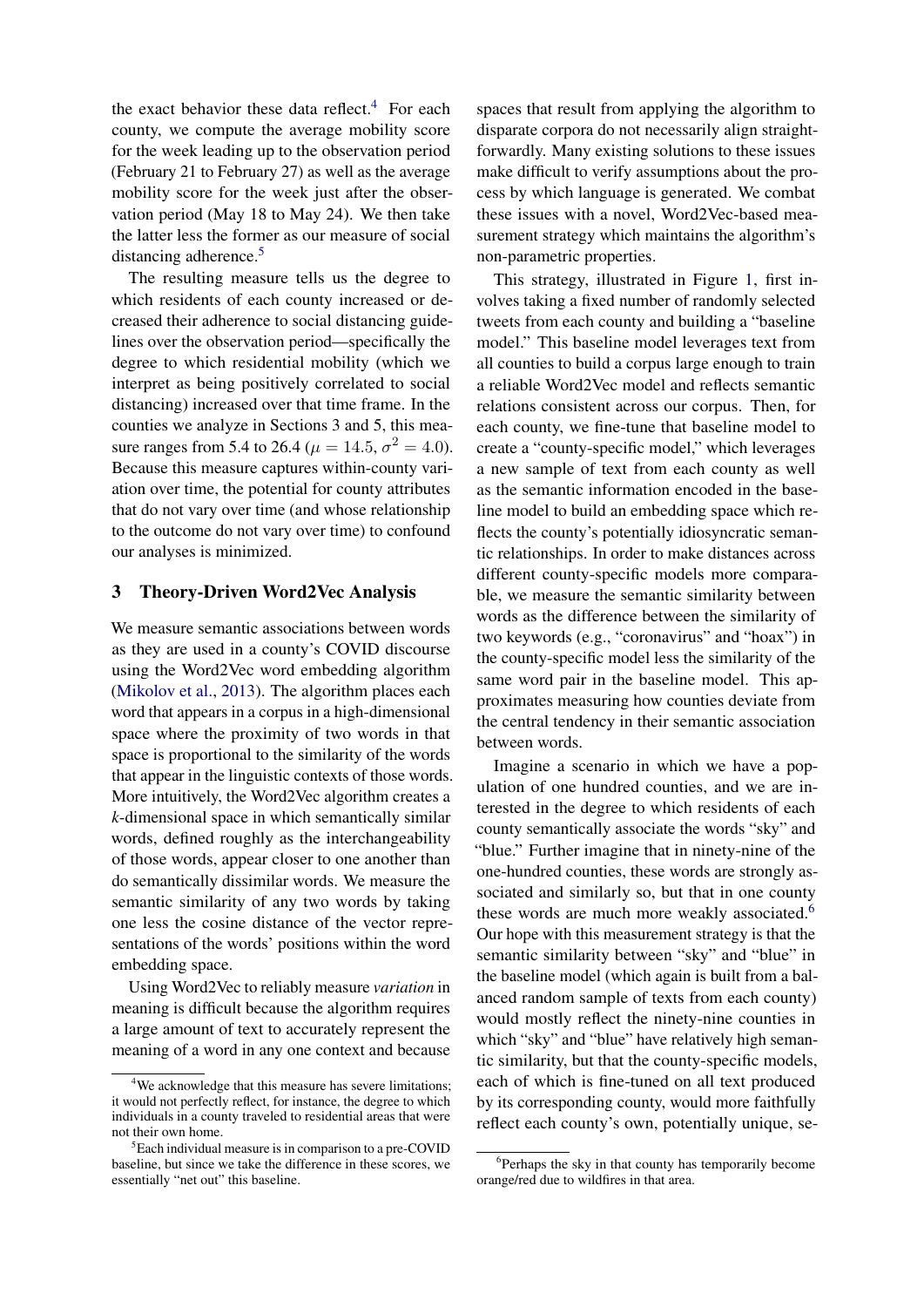<span id="page-3-0"></span>

Figure 1: To build a baseline model and accompanying county-specific models, we (A) select a fixed-size, random sample of tweets from each county to train the baseline model and (B) create a copy of that baseline model for each county and fine-tune that baseline model on a sample of tweets from each model's respective county.

mantic relationships. Then, the difference between the semantic similarity of two words in the baseline model and any county-specific model would reflect how the county's own semantic relationships differs from the central tendency of all counties. In this scenario, we would expect a relatively small, positive deviation from the central tendency for the semantic similarity of "sky" and "blue" for ninety-nine of the one-hundred counties, and a much larger, negative deviation from the central tendency for the one outlier county. This strategy allows us to reliably capture variation in the degree to which different counties semantically associate these two words, even though we might not have a sufficient amount of text data to train a from-scratch Word2Vec model for any particular county.

To combat the stochasticity inherent to the Word2Vec algorithm as well as in sampling texts to build the baseline model, we create fifty separate baseline model/county-specific model pairs using random samples of one-thousand tweets from each county and take the average delta similarity score across all fifty. Finally, in accordance with related literature, we measure semantic relationships between concepts using a set of related words. The concepts of interest to us include the coronavirus ("coronavirus" and "covid"), the political left ("democrat", "democrats", and "liberals"), relatively benign illnesses ("flu", "influenza", and "cold"), and fraudulence ("hoax", "fake", and "scam"). We standardize (mean center and rescale to have a standard deviation of one) each of these measures to ease interpretation.

#### 3.1 Results

Table 1 presents the results of a series of ordinary least squares (OLS) regression models predicting a county's change in residential mobility from various linguistic associations of interest. In models one, two, and three, we test whether our measured linguistic associations are correlated with our measure of the change in social distancing at the county level. Then, in models four, five, and six, we test whether these same associations are robust to the inclusion of a set of competitive control variables, including Trump's vote margin, population density, median income, and education.

Model one reports a significant, negative relationship between our social distancing measure and the semantic similarity of the virus and the political left, which we believe reflects the degree to which individuals blame the virus on the political left. Model four shows that this association remains significant in the presence of our control variables. Model two demonstrates that counties social distances less the more they semantically associated the virus and the concept of fraudulence, or explicitly (and potentially implicitly) questioned the reality of the global pandemic. Model 5 shows that this association is robust to our control variables. Finally, model three shows that counties social distanced significantly less the more their COVID discourse exhibited a stronger association between COVID-19 and less serious illnesses, or the more they likened the coronavirus to these relatively benign illnesses. However, as can be seen in model six, this association is not robust to our controls.

In the models without controls, a one-standarddeviation increase in any of the three linguistic measures is associated with a sizeable decrease in social distancing (between -0.18 standard deviations and -0.22 standard deviations). Adding Trump vote margin and our control variables, we still see significant decreases in social distancing associated with two of our distance measures: a one-standard-deviation change in the association of the virus with the political left or with fraud is associated with a decrease in the change in social distancing of approximately 0.07 standard deviations and 0.09 standard deviations, respectively. Notably, a one-standard-deviation increase in Trump vote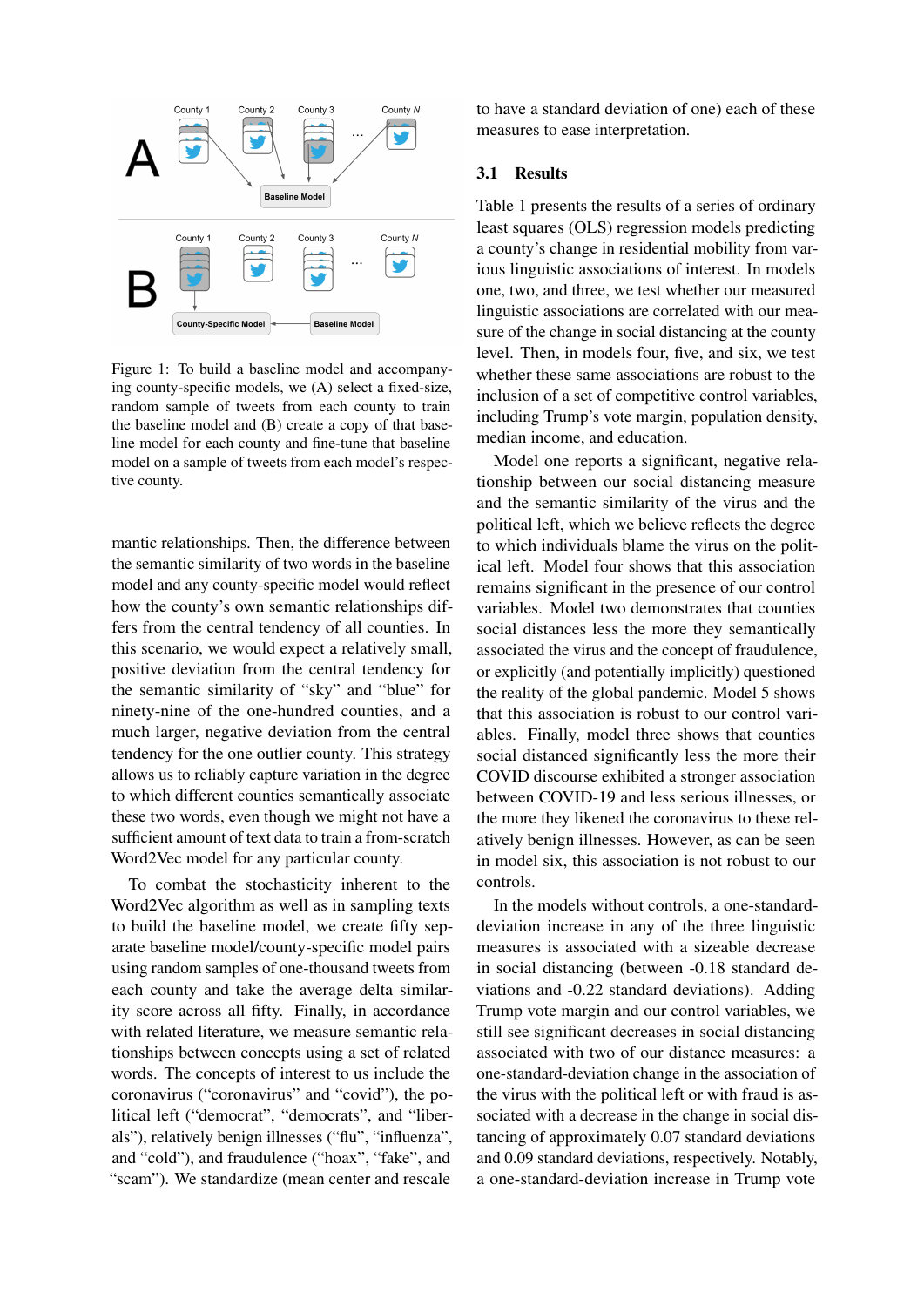|                        | (1)        | (2)       | (3)        | (4)         | (5)         | (6)          |
|------------------------|------------|-----------|------------|-------------|-------------|--------------|
| Association with left  | $-0.210**$ |           |            | $-0.0733*$  |             |              |
|                        | (0.0737)   |           |            | (0.0303)    |             |              |
| Association with fraud |            | $-0.176*$ |            |             | $-0.0870**$ |              |
|                        |            | (0.0742)  |            |             | (0.0299)    |              |
| Association with flu   |            |           | $-0.221**$ |             |             | $-0.0420$    |
|                        |            |           | (0.0735)   |             |             | (0.0303)     |
| Trump vote margin      |            |           |            | $-0.416***$ | $-0.417***$ | $-0.435***$  |
|                        |            |           |            | (0.0349)    | (0.0343)    | (0.0344)     |
| Other controls         |            |           |            | ✓           | ✓           | $\checkmark$ |
| Constant               | 0.0        | 0.0       | 0.0        | 0.0         | 0.0         | 0.0          |
| N                      | 178        | 178       | 178        | 175         | 175         | 175          |
| $R^2$                  | 0.044      | 0.031     | 0.049      | 0.853       | 0.855       | 0.849        |

Table 1: Meanings of COVID-19 and Changes in Social Distancing

"Other controls" includes log population density, log median income, and education index

All measures are mean-centered and standardized

Standard errors in parentheses; excluded for constants

 $^{+}$  p < 0.10,  $^{*}$  p < 0.05,  $^{**}$  p < 0.01,  $^{***}$  p < 0.001

margin is associated with a decrease in our social distancing measure of approximately 0.4 standard deviations in models four, five, and six.

The  $R^2$  statistics of models (1) - (3) are low by most standards in machine learning. Our goal is not to build a model that accounts for as much variation in the outcome as possible, but to use statistical modeling to rigorously test whether reliable associations between theoretically meaningful variables exist, which our models succeed in doing. In other words, we're not concerned whether these single, potentially noisy socio-psychological measures explain a sizeable proportion of the variance of our outcome variable, which is undeniably the product of myriad factors, but are instead concerned with whether these measures, which hopefully correspond to our theoretical constructs of interest, are related to our outcome in a consistent, reliable way.

#### 4 Minimal Pair Analysis

Observational results like the ones reported in Table 1 have their strengths but also have inherent limitations. One major concern is that our Word2Vec model might pick up on information we do not intend for it to learn, introducing bias in the parameter estimates of our OLS regressions. One potential source of bias is that while the language produced by county residents might vary in the linguistic feature of interest (e.g., likening the virus to the flu), it might also vary on many other dimensions. The root of this problem is that we have neither complete information about nor experimental control over the text we collected from Twitter.

To partially address this, we train a deep-learning model to predict social distancing in a county from tweets originating from that county, then feed synthetic texts into that model that we systematically manipulate to only vary on the linguistic feature of interest. We assess whether the model has "learned" to associate social distancing with the same linguistic features we explored in Section 3, i.e. likening the virus to the flu, alleging that the pandemic is a hoax, or implicating the U.S. political left in the spread of the disease.

## 4.1 Predictive Model

We utilize Bidirectional Encoder Representations from Transformers (BERT) models [\(Devlin et al.,](#page-9-11) [2018\)](#page-9-11), which are highly general in that they have been shown to achieve state-of-the-art performance on a large array of Natural Language Processing tasks. We employ a BERT model that is pre-trained on masked language modeling and next-sequence prediction tasks and apply a fine-tuning approach with this model to a wide sample of our countylevel Twitter corpus.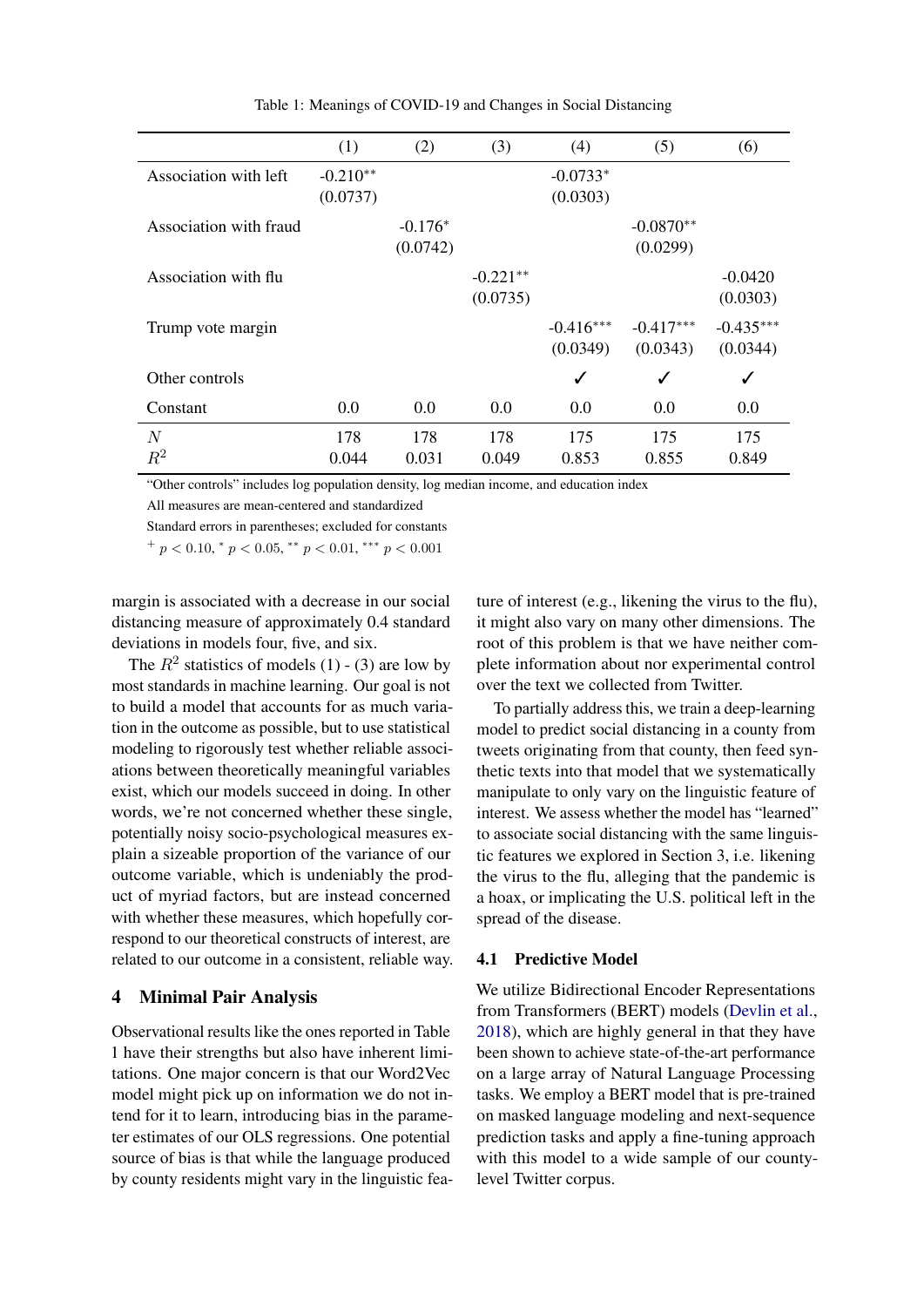We set up the BERT fine-tuning as a sequence prediction task: given a sample of tweets from a county, the model predicts the same Google mobility metric described in Section 2.2 above. In contrast to analyses in Sections 3 and 5, in this section we drop only counties for which we have fewer than 512 tokens of Twitter data, leaving a total of 745 counties.

Moreover, for this section the original tweets are lowercased but are otherwise unaltered so as to leverage pre-trained BERT's understanding of syntactic dependencies and compositional semantic meaning (that is, we do not employ the preprocessing described above): we leave in non-ascii letters, urls, hashtags, and an anonymized user tag (<user>). A dummy token—[NEWTWEET]—is prepended to each tweet in the corpus. We concatenate the tweets of each county into documents which serve as the basis of the analysis.

#### 4.2 Prediction Details and Evaluation

We use the simpletransformers library<sup>[7](#page-5-0)</sup> to interface with the Huggingface transformers module [\(Wolf et al.,](#page-9-12) [2019\)](#page-9-12). We employ the bert-base-uncased model (12 transformer layers, 12 self-attention heads, hidden size 768, 110 million total parameters). The pooled output of the model is fed to a linear layer, with a mean squared error loss function to support regression. We employ a maximum sequence length of  $512$ (the longest sequence permitted by the model), a training batch size of 8, an evaluation batch size of 8, a learning rate of 4e-5 with Adam optimization (Adam epsilon value of 1e-8), and a training time of 10 epochs.<sup>[8](#page-5-1)</sup>

A 10% sample of counties are left out of training for evaluation. We use the  $R^2$  statistic to assess the accuracy of predicted values for the held-out set against their observed values.

We fine-tune and compute predictions on the held-out set with the bert-base-uncased model 30 times, generating 30 separate fine-tuned models. In each instance of fine-tuning, we first randomly sample a single 512-token sequence from each concatenation of tweets from every county in

the training set. In other words, each fine-tuned model is trained on distinct data consisting of 673 sequences of 512 tokens, one sequence for each county in the training set. A new single random 512-token sequence is also sampled for counties in the evaluation set when generating predictions for fine-tuned models on the evaluation set (that is, no fine-tuned model sees the exact same Twitter data when making predictions on the evaluation set). We average the predictions of each model on the held-out set to yield the predictions which we compare against our observed values.

#### 4.3 Prediction Results

<span id="page-5-2"></span>

Figure 2: Average predicted change in social distancing (Google mobility metric, described in Section 2.1) from 30 fine-tuned BERT models, plotted against observed values in the evaluation set. Error bars indicate 95% confidence intervals of prediction means (displayed in red).

Figure [2](#page-5-2) displays the predictions generated by the 30 fine-tuned BERT models against observed values in the evaluation set. The mean of these predictions achieves an  $R^2$  of 0.43 on the held-out set, indicating that our BERT model is reasonably capable of predicting social distancing at the county level from tweets appearing in that county.

#### 4.4 Experiments

Though we have demonstrated that our deeplearning model can reasonably predict our social distancing variable at the county level from Twitter data, the "black-box" nature of neural networkbased language models precludes us from understanding what the model has "learned" about the

<span id="page-5-1"></span><span id="page-5-0"></span><sup>7</sup> https://github.com/ThilinaRajapakse/simpletransformers <sup>8</sup>We determined the epoch size by analyzing the evaluation loss over epochs for one random fine-tuning, discarded for future analyses. We found that most reduction in loss occurred after 5 epochs and that the loss was mostly level for the 5 subsequent epochs. The learning rate, batch size, and Adam epsilon value are defaults for the simpletransformers package.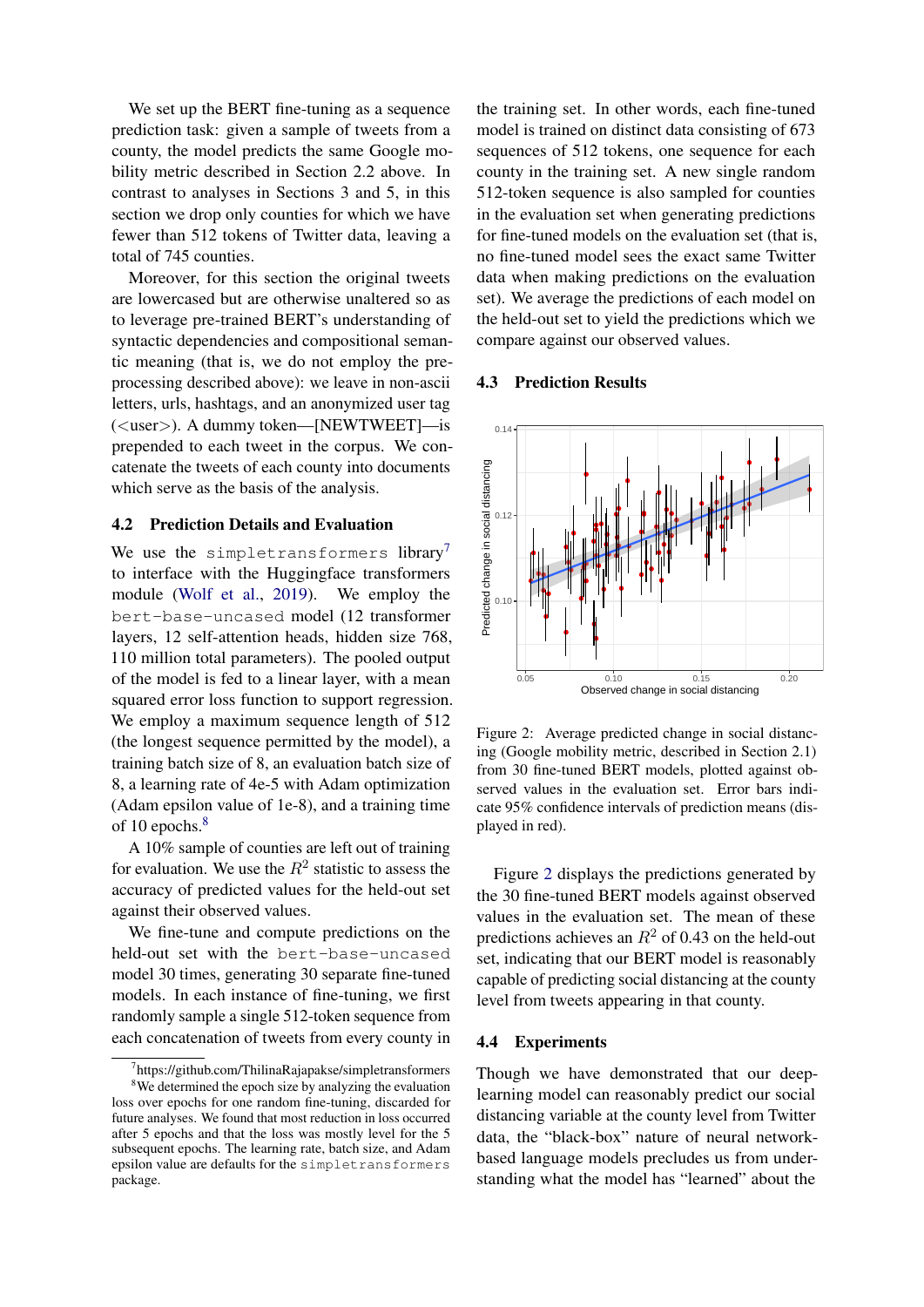linguistic correlates of social distancing via examination of model parameter values alone.

One means of assessing what a neural network model has learned in training is minimal pair analysis. This analysis involves constructing artificial pairs of text, where members of the pair differ along some linguistic feature of interest. Each member of the pair is then fed separately to the model, which computes a prediction of the outcome for each member. Differences between predicted values for the two texts in each pair is evidence of a learned association between the linguistic feature and the outcome.

For our minimal pair analysis, we construct artificial pairs of synthetic Twitter data and retrieve our (fine-tuned and un-tuned) models' social distancing predictions for each. We compare the predicted differences within pairs produced by the tuned models *against* the predicted differences produced by the un-tuned model. This allows us to assess whether over the course of fine-tuning—our neural network models learned the linguistic associations we measure in our theory-driven Word2Vec analyses (Section  $3$ ).<sup>[9](#page-6-0)</sup>

Our minimal pairs differ according to one of the three following linguistic features of interest: blaming the pandemic on the political left, likening SARS-CoV-2 to the flu, and questioning the reality or severity of the pandemic. For each comparison, we first create a *control* document of Twitter data, consisting of five manually-constructed tweets that suppress the linguistic feature of interest; and an *experimental* document, where we manually alter tweets in the control document in order to evoke that linguistic feature. Table [2](#page-6-1) presents a sample control and experimental tweet for each linguistic feature of interest—the full set of such texts that comprise the control and experimental documents are reported in the appendix. These documents are fed to our 30 fine-tuned BERT models as well as our un-tuned model to produce the predicted values of interest.

<span id="page-6-1"></span>

| Likening the virus to the flu:                              |  |  |  |  |
|-------------------------------------------------------------|--|--|--|--|
| Control: This virus is very different from the flu.         |  |  |  |  |
| <b>Experimental:</b> This virus is very similar to the flu. |  |  |  |  |
| Alleging fraudulence:                                       |  |  |  |  |
| <b>Control:</b> The pandemic is real.                       |  |  |  |  |
| <b>Experimental:</b> The pandemic is fake.                  |  |  |  |  |
| <b>Implicating the political left:</b>                      |  |  |  |  |
| <b>Control:</b> People need to start taking responsibility  |  |  |  |  |
| during this pandemic.                                       |  |  |  |  |
| <b>Experimental:</b> Democrats need to start                |  |  |  |  |
| taking responsibility during this pandemic.                 |  |  |  |  |

Table 2: Example control and experimental sentences from the BERT experiments.

#### 4.5 Experiment Results

Model predictions on the control versus experimental sets of data are displayed in Table 3. For each pair of data, we compare the average difference in predictions produced by our 30 fine-tuned models against the difference in predictions of the bert-base-uncased model initialized without fine-tuning (identical architecture and random seed as our fine-tuned models).

The fine-tuned models predict lower reductions in mobility for experimental documents vs. control documents on all three tests. By contrast, in the case of the "flu" and "fraudulence" experiments, the un-tuned model predicts a much *higher* reduction in mobility between our control and experimental data, counter to our theoretical predictions. Moreover, though the un-tuned model generates the predicted effect in the case of the "left" experiment, the magnitude of the effect is greater in the case of our fine-tuned models.

To assess whether the predictions of the finetuned models differed significantly from those of the un-tuned model in each of our three experiments, we used a one-sample Fisher randomization test to determine the probability that the observed difference in predicted social distancing for the control and experimental tweets produced by the untrained model is drawn from the same population as that same value for the 30 trained models $10$ Each comparison is significant at the  $p < 0.05$ level. These results demonstrate that our neural network models learned the linguistic correlates of social distancing that we explored in section 3 and corroborate the results presented therein.

<span id="page-6-0"></span><sup>&</sup>lt;sup>9</sup>We take inspiration from the minimal pair analysis employed by [Schuster et al.](#page-9-13) [\(2019\)](#page-9-13), who probe the behavior of neural networks trained to predict the strength of pragmatic inference licensing in corpus data. For other recent applications of this type of analysis to neural network language modeling, see e.g. [Ettinger et al.](#page-9-14) [\(2018\)](#page-9-14), who probe the ability of neural nets to learn information about compositional semantic meaning; and [Futrell et al.](#page-9-15) [\(2019\)](#page-9-15), who probe their ability to learn syntactic representations.

<span id="page-6-2"></span><sup>10</sup>We use one-sided p-values since these analyses are meant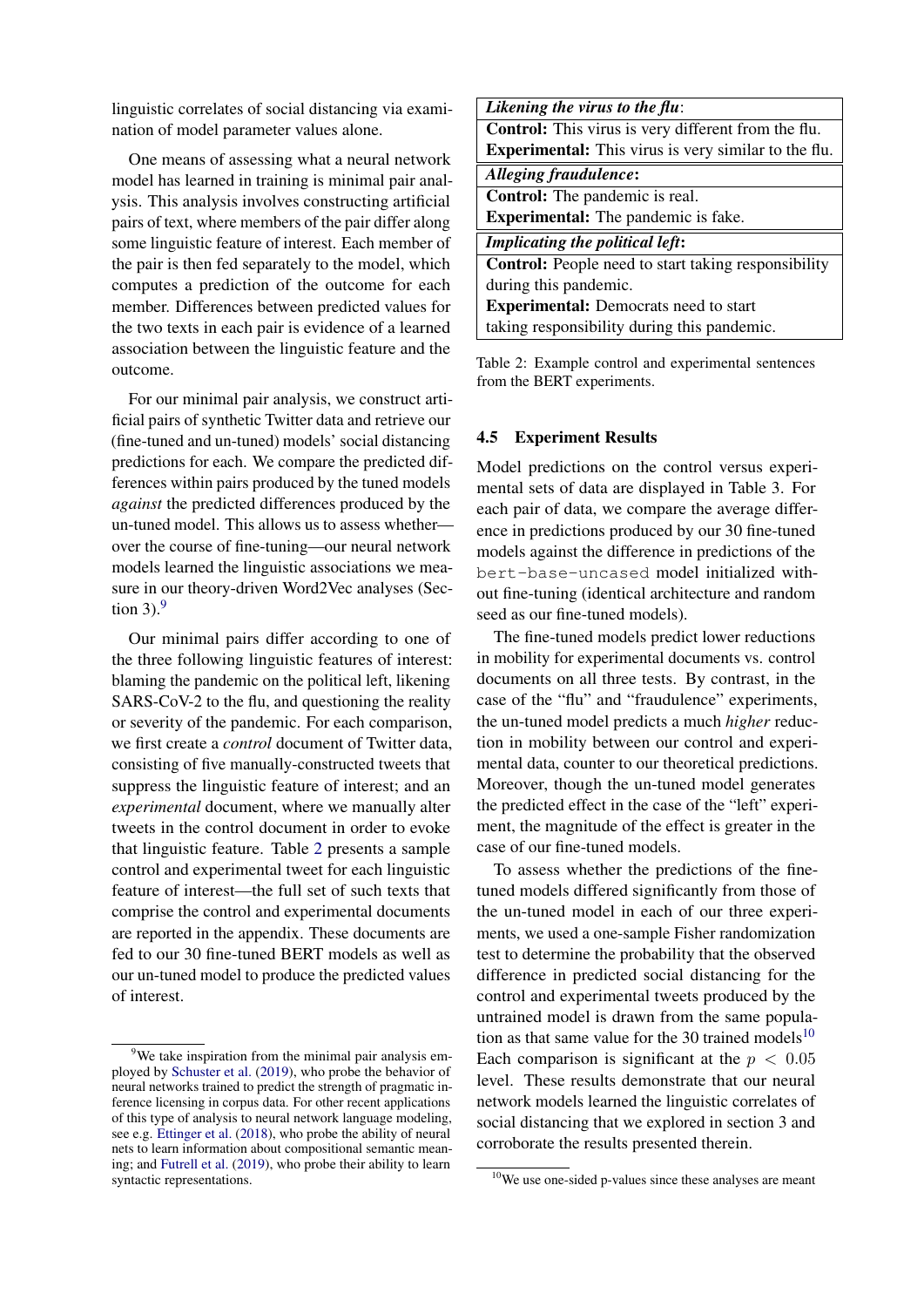| Likening to the flu***          |         |        |            |  |  |  |  |
|---------------------------------|---------|--------|------------|--|--|--|--|
| Model                           | Control | Exper. | $%$ Change |  |  |  |  |
| Fine-tuned                      | 0.130   | 0.127  | $-2.22$    |  |  |  |  |
| Un-tuned                        | 0.303   | 0.308  | 1.79       |  |  |  |  |
|                                 |         |        |            |  |  |  |  |
| <b>Alleging fraudulence***</b>  |         |        |            |  |  |  |  |
| Model                           | Control | Exper. | $%$ Change |  |  |  |  |
| Fine-tuned                      | 0.169   | 0.167  | $-1.06$    |  |  |  |  |
| Un-tuned                        | 0.287   | 0.308  | 7.34       |  |  |  |  |
|                                 |         |        |            |  |  |  |  |
| Implicating the political left* |         |        |            |  |  |  |  |
| Model                           | Control | Exper. | $%$ Change |  |  |  |  |
| Fine-tuned                      | 0.190   | 0.165  | $-12.9$    |  |  |  |  |
| Un-tuned                        | 0.324   | 0.290  | $-10.6$    |  |  |  |  |

Table 3: (Average) predicted values for our three sets of control and experimental documents from our un-tuned model (fine-tuned models). Significance values assess the differences in differences using a one-sample Fisher randomization test. \*  $p < 0.05$ ; \*\*\*  $p < 0.001$ 

#### 5 Mediation analysis

We have shown that variation in the meanings attributed to the virus are associated with social distancing using two different methodological approaches. Now we test whether meanings attributed to the virus mediate the relationship between Trump vote margin in the 2016 election and social distancing.

As we note above, Trump vote margin at the county level in the 2016 presidential election is strongly associated with an increase in social distancing in the early days of the COVID-19 pandemic. Indeed, when regressing our measure of social distancing on Trump vote margin only, we get an in-sample  $R^2$  of 0.38. The exact set of mechanisms linking Trump vote margin to social distancing, however, remains unknown. Mediation analysis allows us to test individual mechanisms, i.e. whether a given variable (the mediator) "explains" the relationship between the other variables. Put differently, mediation analysis seeks to identify whether part of the "total effect" of an independent variable on the outcome is accounted for by an "indirect effect," or an effect on the mediating variable which subsequently affects the outcome.

We use mediation analysis to formally test whether measures of the meanings attributed to the

virus mediate (explain) the relationship between Trump vote margin and social distancing in whole or in part. Rather than use our three hypothesized associations (Section 3), however, we acknowledge the complexity of what COVID-19 means and take an exploratory approach. First, we identify the one-thousand most frequent unigrams in the entire corpus, excluding "coronavirus" and "covid." Next, for each county, we measure the distance between each of these words and our linguistic indicators of the virus (the tokens "coronavirus" and "covid") as in Section 3. This gives us a larger set of associations between the virus and frequent words, providing more leverage on what meanings are attributed to the virus and how these vary from county to county. This in total creates a  $1000 \times N$  matrix, where  $N$  is the number of counties we analyze.

Next, we reduce the dimensionality of this matrix by estimating its top three principal components, creating three orthogonal measures that explain the most variation in these one-thousand measures. These three dimensions succinctly describe the variation in meanings attributed to the virus in each county in our analysis. When regressing our social distancing measure on these dimensions simultaneously, each coefficient is statistically significant at the  $p < 0.001$  level and the model has an in-sample  $R^2$  of 0.36.

In order to test whether these measures of the meanings attributed to the virus mediate the relationship between Trump vote margin in the 2016 election and social distancing in the early days of the pandemic, we use structural equation modeling (SEM) and proceed in two stages. In the first stage, social distancing is regressed on Trump vote margin alone, providing an estimate of the total effect of Trump vote margin on social distancing. In the second, social distancing is regressed on Trump vote margin and all three principal components.

#### 5.1 Results

Figure 3 reports the resulting estimates. The dashed horizontal line between Trump vote margin and social distancing is the total effect, i.e. the strength of the association between Trump vote margin and social distancing in a bivariate regression. This estimate indicates that a one-standard-deviation increase in Trump vote margin is associated with a decrease in social distancing of 0.614 standard deviations. The solid horizontal line indicates the remaining direct effect when the three principal com-

to confirm the analyses presented in section 3.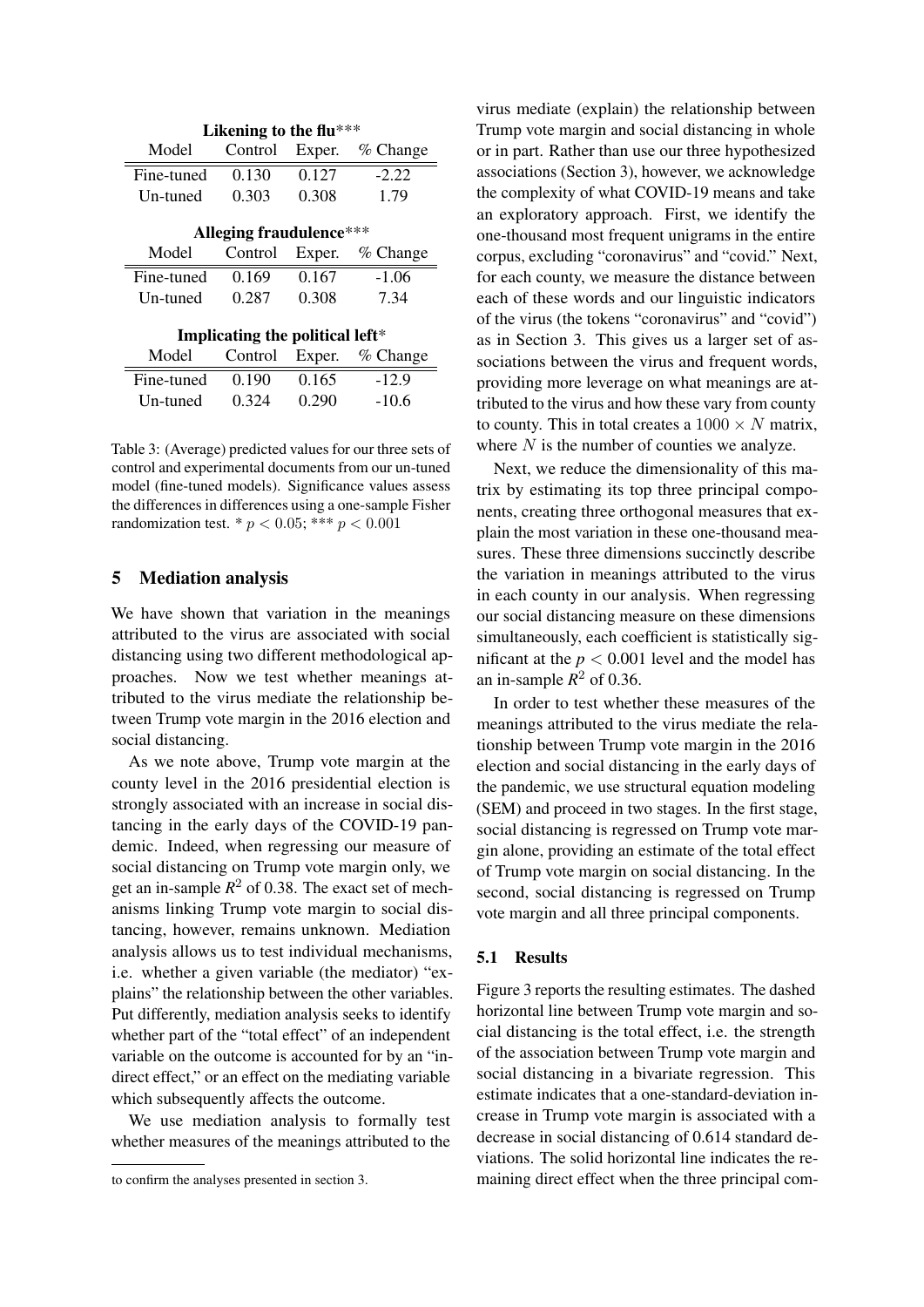

Figure 3: Results from structural equation modeling (SEM). Our inductively derived dimensions of virus meaning mediate 19.2% of the total effect of trump vote margin on our social distancing measure. All variables are mean-centered and standardized.

ponents are included. Pertinently, this direct effect is reduced to -0.496, meaning that a one-standarddeviation increase in Trump vote margin is associated with a decrease in social distancing of only 0.496 standard deviations net of our linguisticallyderived measures.

The diagonal lines in Figure 3 represent the indirect effect of Trump vote margin on social distancing passed through the principal components (the mediating variables). We have summed the coefficients to simplify presentation, but it is difficult to interpret the coefficients corresponding to the principal components. We therefore focus on the portion of the total effect that is mediated by these measures of the meanings attributed to the virus. Consequently, we can conclude that our three components together mediate 19.2% of the association between Trump vote margin and social distancing.

#### 6 Discussion and Conclusions

In our theory-driven analyses using Word2Vec, we demonstrated that counties social distanced less the more their COVID-19 discourse was indicative of cognitive associations between the virus and the concepts of (a) the political left, (b) fraud, and (c) less serious illnesses. We reaffirmed these findings using a deep learning model and BERT, showing that a model trained on our data learned to predict less social distancing for synthetic counties which (a) blame the political left for the pandemic, (b) question the reality or severity of the pandemic, and (c) liken the virus to the flu, compared to control versions of these counties. Through mediation analysis, we further showed that the heterogeneity in meanings the virus took on across the U.S. derived through PCA explains almost 20% of what we call the Trump gap, i.e. the empirical pattern that counties where residents supported Donald Trump in the 2016 election more social distanced less.

While it is impossible to rigorously identify a causal effect with the present analyses, we mitigate concerns about spuriousness by using withincounty variation in social distancing as well as by controlling for several potential confounding variables. Our experiments described in Section 4 further mitigate these concerns. Additionally, we establish temporal precedence by using the change in the outcome measured after the language variables. As always, omitted variables may be present; our analyses are suited to making strong claims about causality.

Overall, our results confirm that the different meanings attributed to the virus are associated with individuals' tendency to social distance. In fact, we demonstrate with mediation analysis that these meanings explain a great deal of the association between support for Trump in 2016 U.S. presidential election and social distancing, an empirical regularity that has been demonstrated (typically at the individual level) elsewhere. This means that if public health officials hope to increase adherence to social distancing (and potentially other health behaviorrelated) guidelines in the future, they must be mindful of the various meanings attributed to the virus in different communities, and attend to the dynamic process by which it might acquire new meanings.

This study outlines an approach to measuring the variation in meaning attributed to a novel concept in a population when limited text is available for each sub-population and builds on recent literature introducing minimal pair analysis of synthetic text. Additionally, our results demonstrate the importance of the process of the social construction of meaning, in accordance with arguments championed by sociologists for over a century. Finally, it demonstrates that large-scale social media text can be mined productively to recover traces of this collective meaning-making, and that, in principle, this can be done quickly enough to inform public health policy and messaging.

#### References

<span id="page-8-0"></span>Hunt Allcott, Levi Boxell, Jacob Conway, Matthew Gentzkow, Michael Thaler, and David Y Yang. 2020. Polarization and public health: Partisan differences in social distancing during the coronavirus pandemic. *NBER Working Paper*, (w26946).

<span id="page-8-1"></span>Peter L Berger and Thomas Luckmann. 1966. *The so-*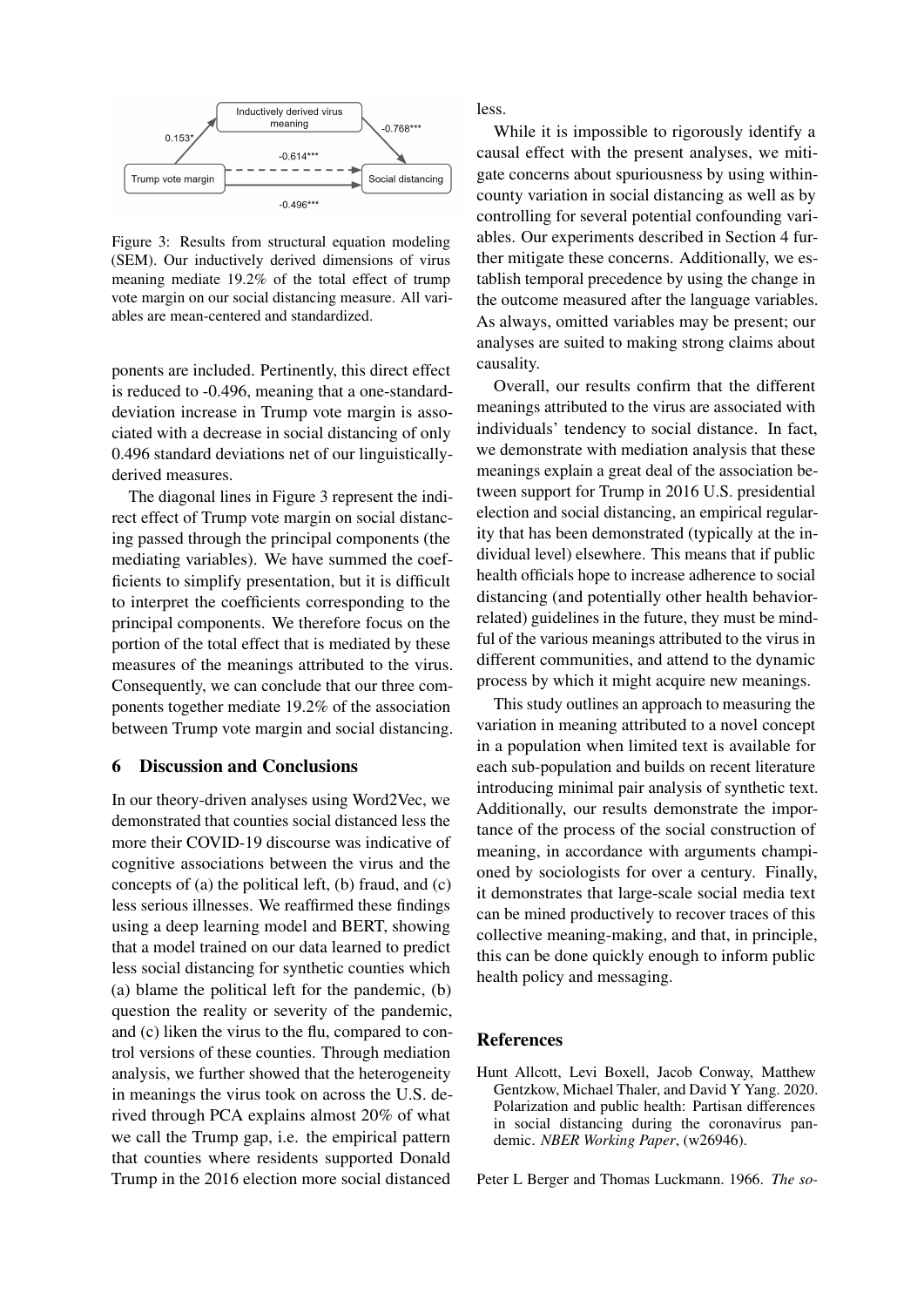*cial construction of reality: A treatise in the sociology of knowledge*. 1. Penguin Uk.

- <span id="page-9-4"></span>Tolga Bolukbasi, Kai-Wei Chang, James Y Zou, Venkatesh Saligrama, and Adam T Kalai. 2016. Man is to computer programmer as woman is to homemaker? debiasing word embeddings. In *Advances in neural information processing systems*, pages 4349–4357.
- <span id="page-9-5"></span>Aylin Caliskan, Joanna J Bryson, and Arvind Narayanan. 2017. Semantics derived automatically from language corpora contain human-like biases. *Science*, 356(6334):183–186.
- <span id="page-9-11"></span>Jacob Devlin, Ming-Wei Chang, Kenton Lee, and Kristina Toutanova. 2018. Bert: Pre-training of deep bidirectional transformers for language understanding. *arXiv preprint arXiv:1810.04805*.
- <span id="page-9-8"></span>Johannes C Eichstaedt, Hansen Andrew Schwartz, Margaret L Kern, Gregory Park, Darwin R Labarthe, Raina M Merchant, Sneha Jha, Megha Agrawal, Lukasz A Dziurzynski, Maarten Sap, et al. 2015. Psychological language on twitter predicts countylevel heart disease mortality. *Psychological science*, 26(2):159–169.
- <span id="page-9-14"></span>Allyson Ettinger, Ahmed Elgohary, Colin Phillips, and Philip Resnik. 2018. [Assessing composition in sen](https://www.aclweb.org/anthology/C18-1152)[tence vector representations.](https://www.aclweb.org/anthology/C18-1152) In *Proceedings of the 27th International Conference on Computational Linguistics*, pages 1790–1801, Santa Fe, New Mexico, USA. Association for Computational Linguistics.
- <span id="page-9-15"></span>Richard Futrell, Ethan Wilcox, Takashi Morita, Peng Qian, Miguel Ballesteros, and Roger Levy. 2019. [Neural language models as psycholinguistic sub](https://doi.org/10.18653/v1/N19-1004)[jects: Representations of syntactic state.](https://doi.org/10.18653/v1/N19-1004) In *Proceedings of the 2019 Conference of the North American Chapter of the Association for Computational Linguistics: Human Language Technologies, Volume 1 (Long and Short Papers)*, pages 32–42, Minneapolis, Minnesota. Association for Computational Linguistics.
- <span id="page-9-6"></span>Nikhil Garg, Londa Schiebinger, Dan Jurafsky, and James Zou. 2018. Word embeddings quantify 100 years of gender and ethnic stereotypes. *Proceedings of the National Academy of Sciences*, 115(16):E3635–E3644.
- <span id="page-9-2"></span>Clifford Geertz. 1973. *The interpretation of cultures*, volume 5019. Basic books.
- <span id="page-9-1"></span>Amir Goldberg and Sarah K Stein. 2018. Beyond social contagion: Associative diffusion and the emergence of cultural variation. *American Sociological Review*, 83(5):897–932.
- <span id="page-9-9"></span>Kokil Jaidka, Salvatore Giorgi, H Andrew Schwartz, Margaret L Kern, Lyle H Ungar, and Johannes C Eichstaedt. 2020. Estimating geographic subjective well-being from twitter: A comparison of dictionary and data-driven language methods. *Proceedings of*

*the National Academy of Sciences*, 117(19):10165– 10171.

- <span id="page-9-7"></span>Austin C Kozlowski, Matt Taddy, and James A Evans. 2019. The geometry of culture: Analyzing the meanings of class through word embeddings. *American Sociological Review*, 84(5):905–949.
- <span id="page-9-10"></span>Tomas Mikolov, Kai Chen, Greg Corrado, and Jeffrey Dean. 2013. Efficient estimation of word representations in vector space. *arXiv preprint arXiv:1301.3781*.
- <span id="page-9-0"></span>Marcus Painter and Tian Qiu. 2020. Political beliefs affect compliance with covid-19 social distancing orders. *Available at SSRN 3569098*.
- <span id="page-9-3"></span>Craig M Rawlings and Clayton Childress. 2019. Emergent meanings: Reconciling dispositional and situational accounts of meaning-making from cultural objects. *American Journal of Sociology*, 124(6):1763– 1809.
- <span id="page-9-13"></span>Sebastian Schuster, Yuxing Chen, and Judith Degen. 2019. Harnessing the richness of the linguistic signal in predicting pragmatic inferences. *arXiv preprint arXiv:1910.14254*.
- <span id="page-9-12"></span>Thomas Wolf, Lysandre Debut, Victor Sanh, Julien Chaumond, Clement Delangue, Anthony Moi, Pierric Cistac, Tim Rault, Remi Louf, Morgan Funtow- ´ icz, and Jamie Brew. 2019. [Huggingface's trans](http://arxiv.org/abs/1910.03771)[formers: State-of-the-art natural language process](http://arxiv.org/abs/1910.03771)[ing.](http://arxiv.org/abs/1910.03771)

#### 7 Appendix

## 7.1 Documents used in BERT minimal pair analysis

#### 7.1.1 Mentioning the flu

Control document: [NEWTWEET] This virus is very different from the flu. [NEWTWEET] This virus is nothing like the flu. [NEWTWEET] This virus is much deadlier than the flu. [NEWTWEET] This virus is more dangerous than the flu. [NEWTWEET] I'm more afraid of this virus than I am of the flu.

Experimental document: [NEWTWEET] This virus is very similar to the flu. [NEWTWEET] This virus is just like the flu. [NEWTWEET] This virus is as deadly as the flu. [NEWTWEET] This virus is as dangerous as the flu. [NEWTWEET] I'm more afraid of the flu than I am of this virus.

#### 7.1.2 Mentioning fraudulence

Control document: [NEWTWEET] The pandemic is real. [NEWTWEET] The pandemic needs to be taken seriously. [NEWTWEET] The virus is not a hoax. [NEWTWEET] The virus is not a